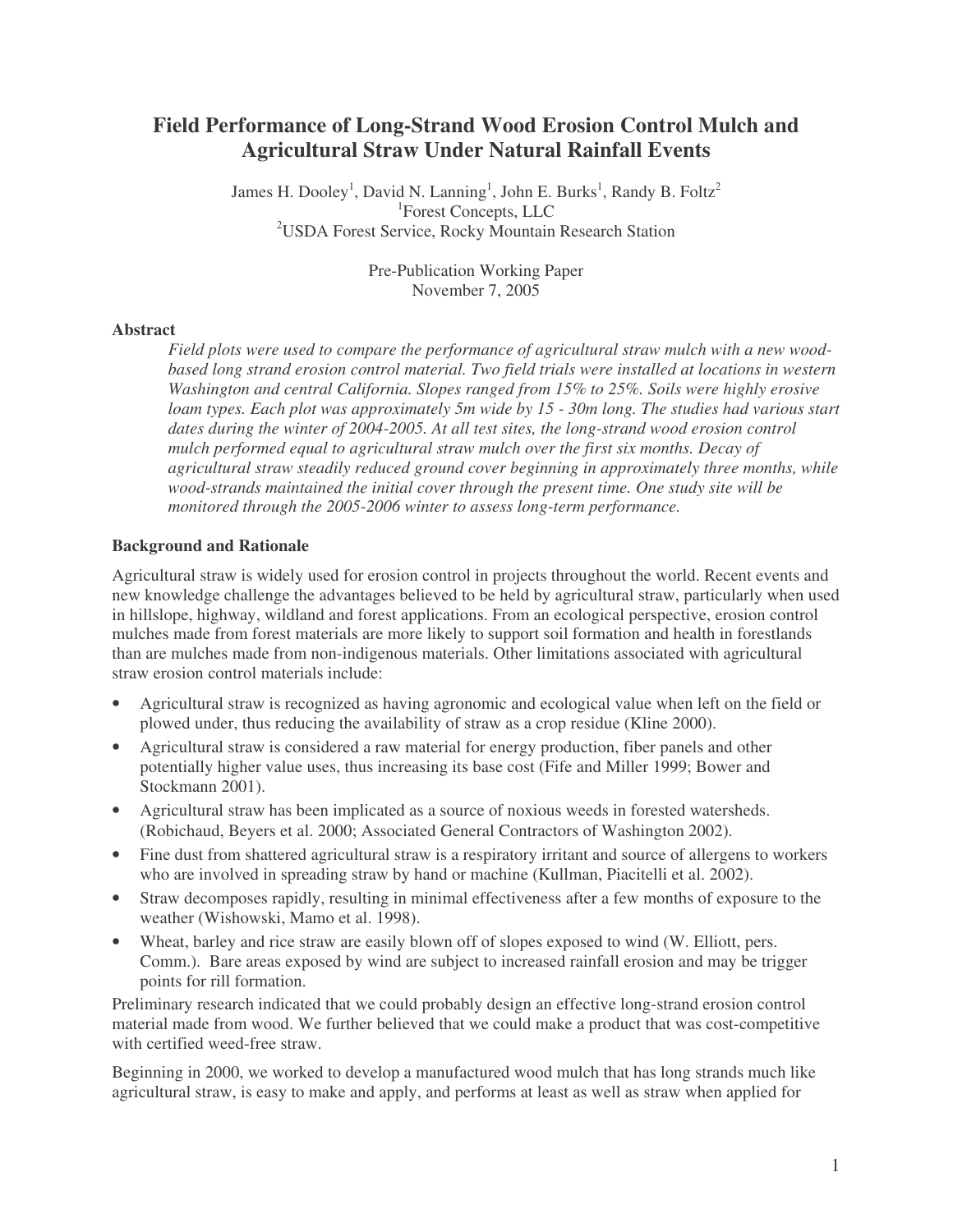erosion and sediment control. The core science to enable design of a long-strand wood mulch was completed in 2003 (Foltz and Dooley 2003), and optimization work continued through most of 2004 (Yanosek, Foltz et al. (in press)). This report documents the first formal field trials with what is being commercially produced as WoodStraw<sup>TM</sup> brand long-strand erosion control mulch.



**Figure 1.** Manufactured wood strand erosion control mulch applied at 70% soil cover.

## **Summary of Laboratory Results**

The final round of laboratory experiments using the rainfall simulator at the USFS lab in Moscow, Idaho was completed in 2004. Variables examined in a series of factorial experiments were: strand length (160, 80, and 40mm), percent ground cover (0, 30, 50, and 70%), ground slope (15 and 30%), and soil type (decomposed granite and sandy loam). The figures below represent the effect of varying amounts of wood strand cover on runoff and sediment loss as determined from rainfall simulations. Test conditions included simulated rainfall at a rate of 50mm/hr plus two levels of added overland inflow beginning 15 minutes into the trial. A peer-reviewed report of the results is in press as of November 1, 2005 (Yanosek, Foltz et al. (in press)).



**Figure 2**: Sediment loss (A) and runoff hydrograph (B) for varying cover amounts of wood strands.

The USFS data shows that very effective erosion control can be obtained at 50% groundcover. This is in contrast to similar performance of wheat and rice straw at 90% cover or higher (Burroughs and King 1989). Also, the figure shows a dramatic reduction in runoff from the plots covered with wood strands. Reduced runoff due to increased infiltration captures more rainfall to support plant growth and reduces the risk of downslope flooding.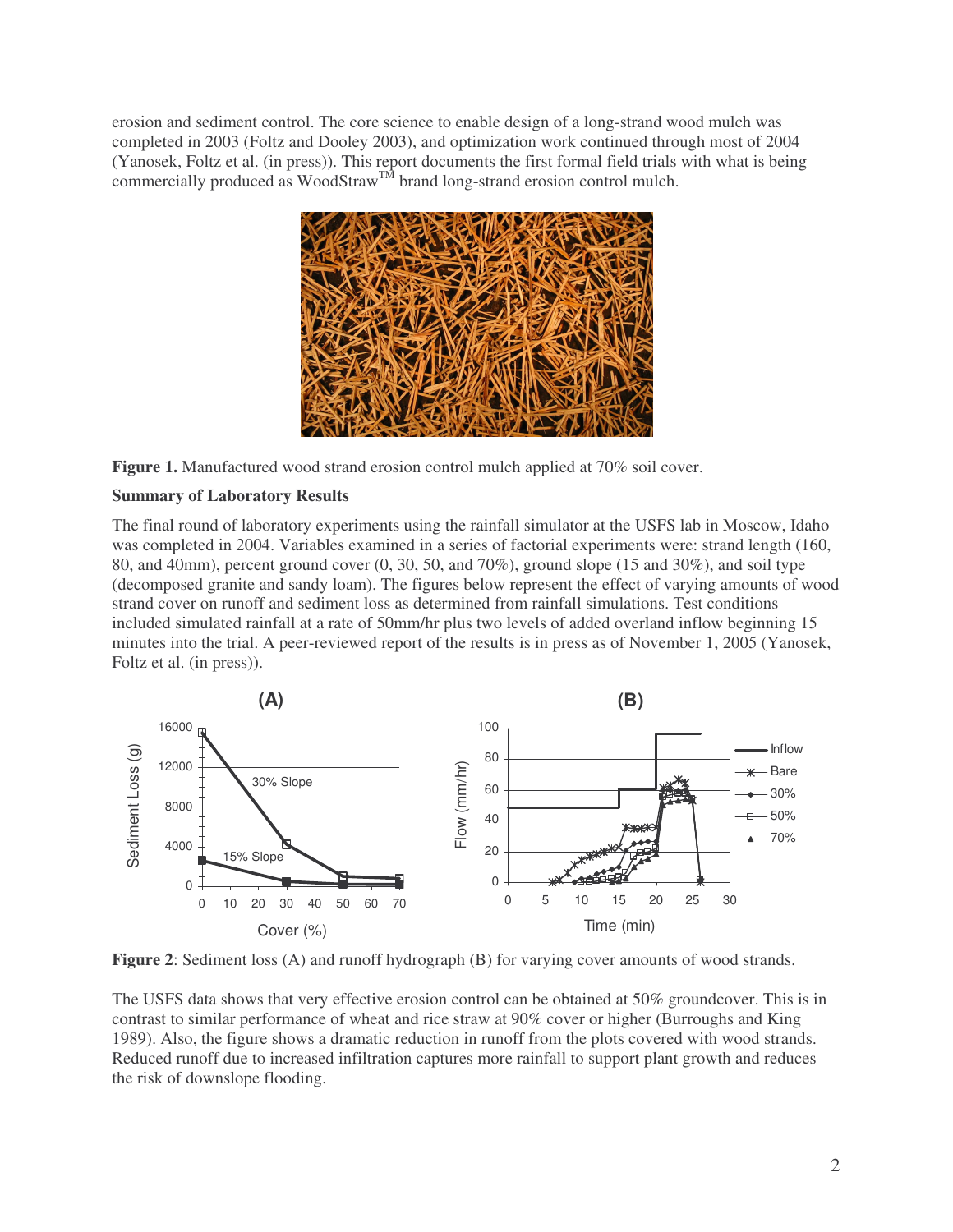#### **Field Research Objectives**

Our primary objective for the field study program is to evaluate the functional performance of woodstrand erosion control mulch across a range of soils, slopes and climates. In addition to absolute performance, we would like to obtain comparative performance data for the wood-strand materials versus straw mulch.

Our aim is to test the hypothesis that wood-strand erosion control material is equal or better in sediment control than the standard straw mulch prescription.

We also would like to obtain observation data on the comparative performance with respect to wind stability, mobility on the slope due to overland flow, functional strand life, and rate of vegetation establishment.

#### **Overview of Method**

- Adjacent vertical strips of approximately 10 meters (30 ft) wide and 17 30 meters (50 100 ft) long were treated with agricultural straw mulch and WoodStraw<sup>TM</sup> brand wood-strand mulch at generally recommended rates. The strips were hand mulched at the specified application rate.
	- o Treatments were not replicated at each site. Each of the sites included one plot of each treatment, including a bare soil plot.
	- o In most cases, we did not place an upper bound on the plots. If the plots were to be of defined length, then a heavily mulched zone was installed at the top edge to catch sediment and drainage ditch was dug to divert overland flow around the plot area.
- $\Box$  A 5-meter (15 feet) wide silt fence sediment collector was installed at the bottom of the treated strips. The silt fence collector was similar to those specified by USDA Forest Service for evaluating hillslope erosion (Robichaud and Brown, RMRS-GTR-94, 2002). Our primary deviation was to use a short (approximately 0.4m (16 inches)) fence height to reduce the visual impact of the sediment collector.
- $\Box$  A recording rain gauge was installed between adjacent to the treated plots.
- After each significant rainfall event or every month, the sites were visited to collect data and observations.
- **Example 3** Results were analyzed and reported monthly. In this report we will use mixed units for ease of reading. Rainfall is reported in inches, while sediment is reported in kilograms.

#### **Site Selection and Characteristics**

We sought sites that included a wet and dry climate, shallow and steep slopes, and different soil types. The field trials were not intended to be a complete factorial design, rather a first indicator of field performance. If larger, more complex field trial experimental designs were indicated by the results of these trials, then appropriate sponsors and cooperators would be sought. As will be seen in the results, there are no anomalies in the results that would suggest a need for more extensive field experiments.

We recruited cooperators, and ultimately selected the Ernst Ranch in Paso Robles, CA and the University of Washington Charles Pack Research Forest as cooperators. The Ernst site is fairly steeply sloping farmland that was graded as part of a vineyard removal project. The Pack forest site is a recently graded logging road/fire break.

Additional less-formal field trials were installed in Washington at the Chambers Creek property near Tacoma managed by Pierce County, a road reconstruction project near Aberdeen, and a wetland expansion project in Federal Way. This report focuses on the formal field trails.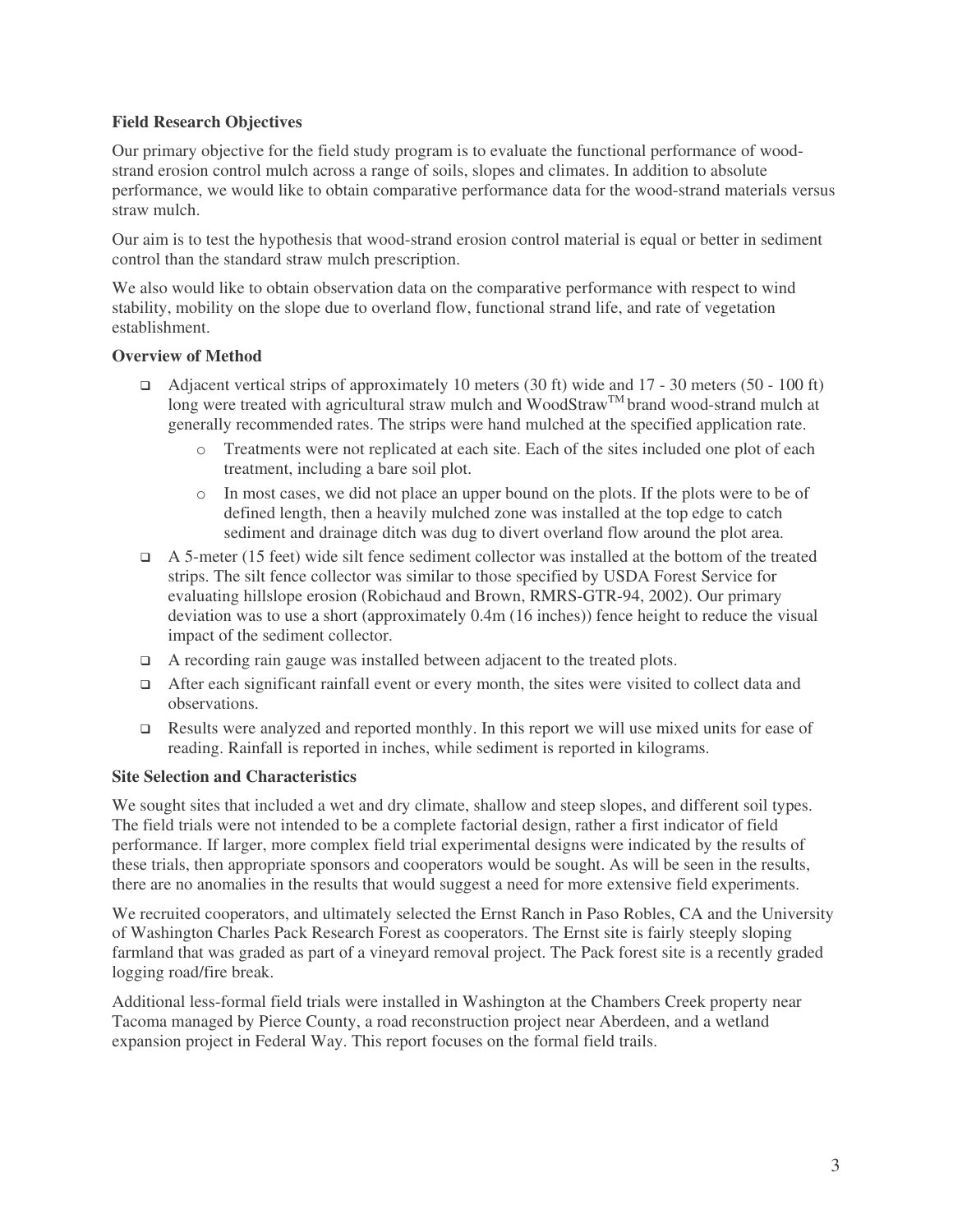

**Figure 3:** Field test site locations. Pack Forest site is near Eatonville, WA; and Ernst site is near Paso Robles, CA.

|                     | Pack Forest                 | Ernst Ranch                                         |  |  |  |
|---------------------|-----------------------------|-----------------------------------------------------|--|--|--|
| <b>GPS</b> Location | 46.8411N 122.3056W          | 35.6413N 120.6203W                                  |  |  |  |
| <b>Nearest Town</b> | Eatonville, WA              | Paso Robles, CA                                     |  |  |  |
| Date Installed      | March 31, 2005              | Dec. 4, 2004                                        |  |  |  |
| Slope               | $20 - 25 \%$                | $16 - 19%$                                          |  |  |  |
| Soil Type           | Wilkeson fine loam          | Arbuckle fine sandy loam over<br>decomposed granite |  |  |  |
| Aspect              | Southwest                   | South                                               |  |  |  |
| Elevation           | 1500 ft                     | 900 ft.                                             |  |  |  |
| Climate             | <b>Puget Sound Maritime</b> | Semi-arid $(< 10$ in. / year)                       |  |  |  |

**Table 1.** Site Characteristics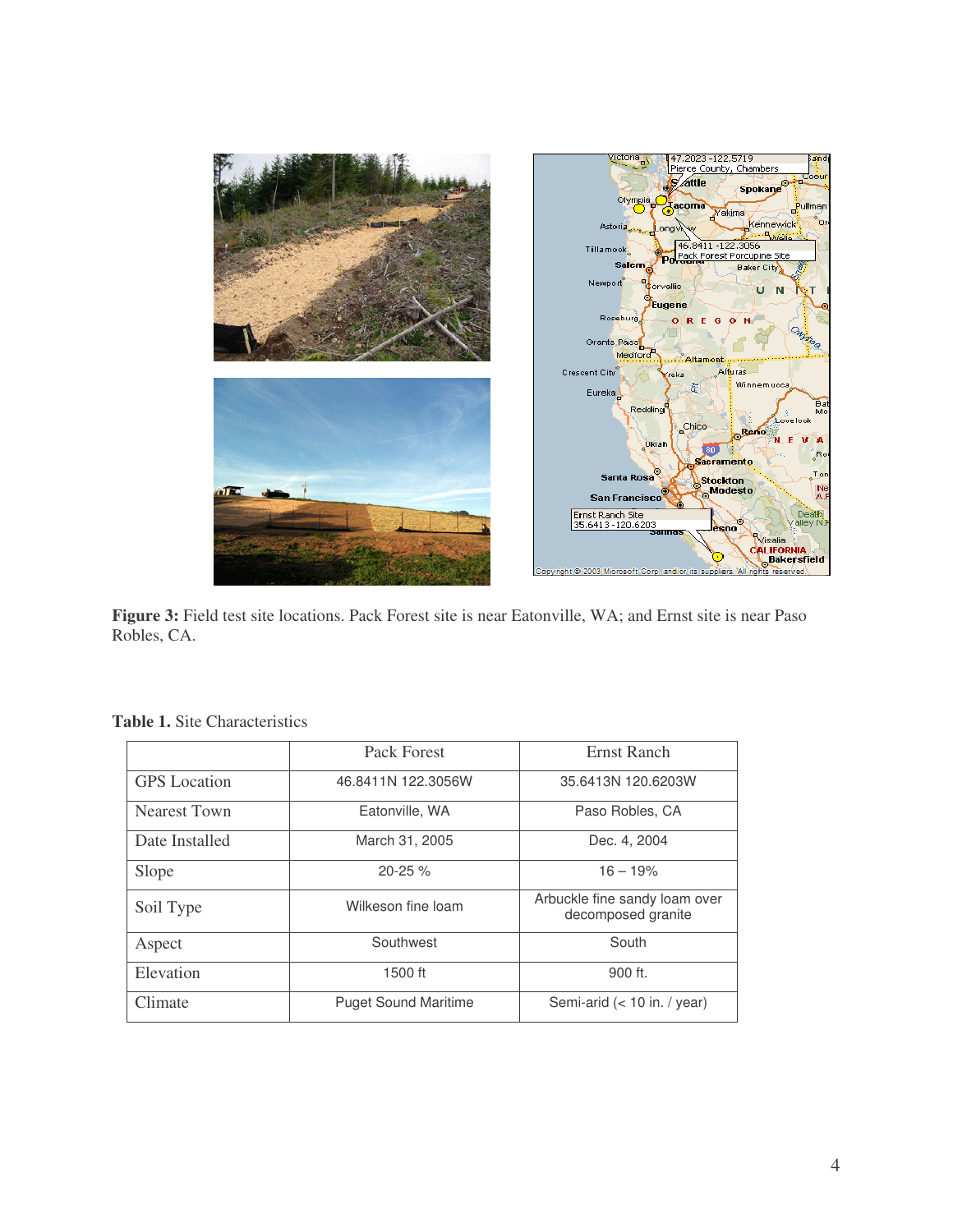# Plots were randomly assigned to treatments, with the upper plot being wood-strands at 50% cover, then bare soil control, wheat straw at 90% cover and finally wood-strands at 70% cover at the base of the slope. Hand crews applied all mulch treatments.

#### **Ernst Site Results**

The experiment was installed on December 6, 2004 and the landowner/cooperator will continue to monitor the site through 2005. The site was dry until approximately December 27, when a series of major storms moved across southern California. Figure 4 shows the cumulative rainfall for the study period. In addition to cumulative rainfall, we were able to calculate instantaneous intensity for each tip of the rain gauge (0.01 in). Rainfall intensity is well understood to be a more important driver of soil erosion than cumulative rainfall. As long as the intensity is below the rate of infiltration, no runoff will occur. When intensity exceeds infiltration, then the amount of runoff is a function the excess rainfall.

5

#### **Plot Installation**

Ernst Site: The farmland site had been tilled and graded during 2004 when a vineyard was removed from the property. Immediately prior to installing the plots, the site was re-graded with a tractor/scraper to remove all vegetation, smooth the surface, and bring fresh topsoil to the surface. The study area was large enough to include three test areas – woodstrands, bare soil, and straw mulch. The remainder of the field below the plots was previously planted with pasture grass, thus providing a buffer for excess sediment that may be released by the bare soil plot.

Silt fence sediment collectors were installed and the corners of each plot were marked with pin flags. Photo points were established, slopes were measured and the rain gauge was installed. Erosion control barley straw was from bales made by the Ernst Ranch cooperator from stubble produced on another part of their property. Forest Concepts provided WoodStrawTM wood-strand mulch. The product designator is LS64-125. The material included a 50:50 by area blend of strands that were 160mm and 64mm long. Material thickness was 3.2mm (1/8 in) and strand width was 4.7mm (3/16 in).

All materials were hand-spread to a target ground cover. The barley straw mulch was applied to a target cover of 90%, and the WoodStraw<sup>TM</sup> mulch was applied to a target cover of 70%. These application rates are consistent with generally accepted practice for straw mulch, and the laboratory-based optimum for WoodStraw<sup>TM</sup> mulch on highly erosive granitic soils.

The test plots were sprayed with a broad-spectrum herbicide (Roundup) one week after the plots were installed, and monthly since that time. Herbicide applications ensure that the results are not confounded by the development of vegetative cover and root mass.

Pack Forest site: The forestland site is a recently logged area of the University of Washington's research forest. A combination skid trail and fire break had been graded straight down a 20-25% slope. The graded area was approximately 4m wide and 100m long. Plots were marked along the trail from top to bottom. Each plot was approximately 17m (50 ft) long. A silt fence sediment collector of the same design used at other sites spanned the bottom of each plot. A 2m (6 ft) zone below each silt fence and above the next plot was mulched with wood strand material at a 90 percent surface cover. This buffer mulch was intended to disperse water that might flow through from plots above, and encourage infiltration of the downslope water.







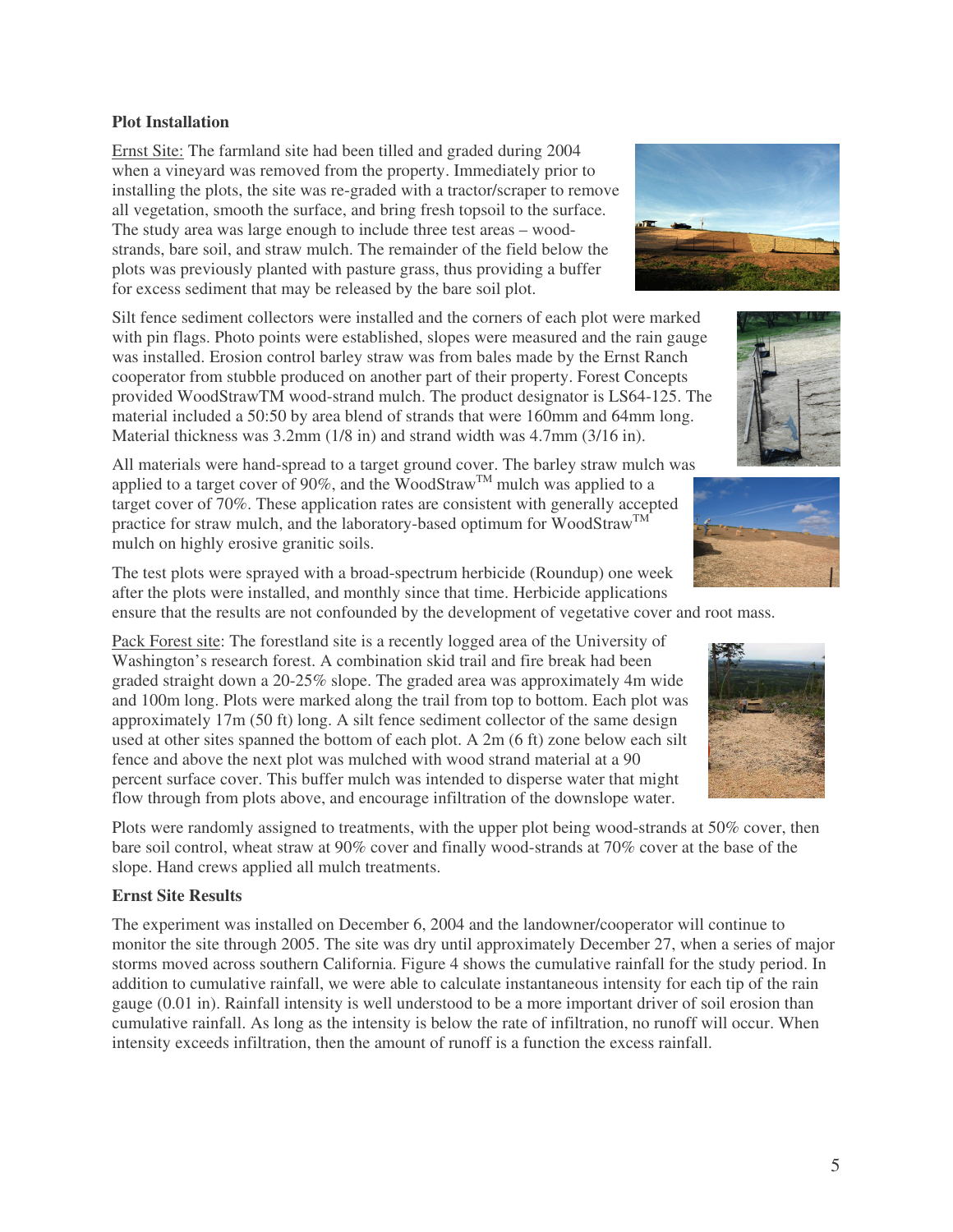The intensity graph in Figure 6 shows that the site was subject to five short duration events where the intensity exceeded one inch per hour. There were approximately sixteen events where the rainfall intensity exceeded the landowner's one-half inch per hour estimate of soil infiltration rate.



**Figure 4.** Linked graphs from Ernst site for the period December 26, 2004 through January 30, 2005.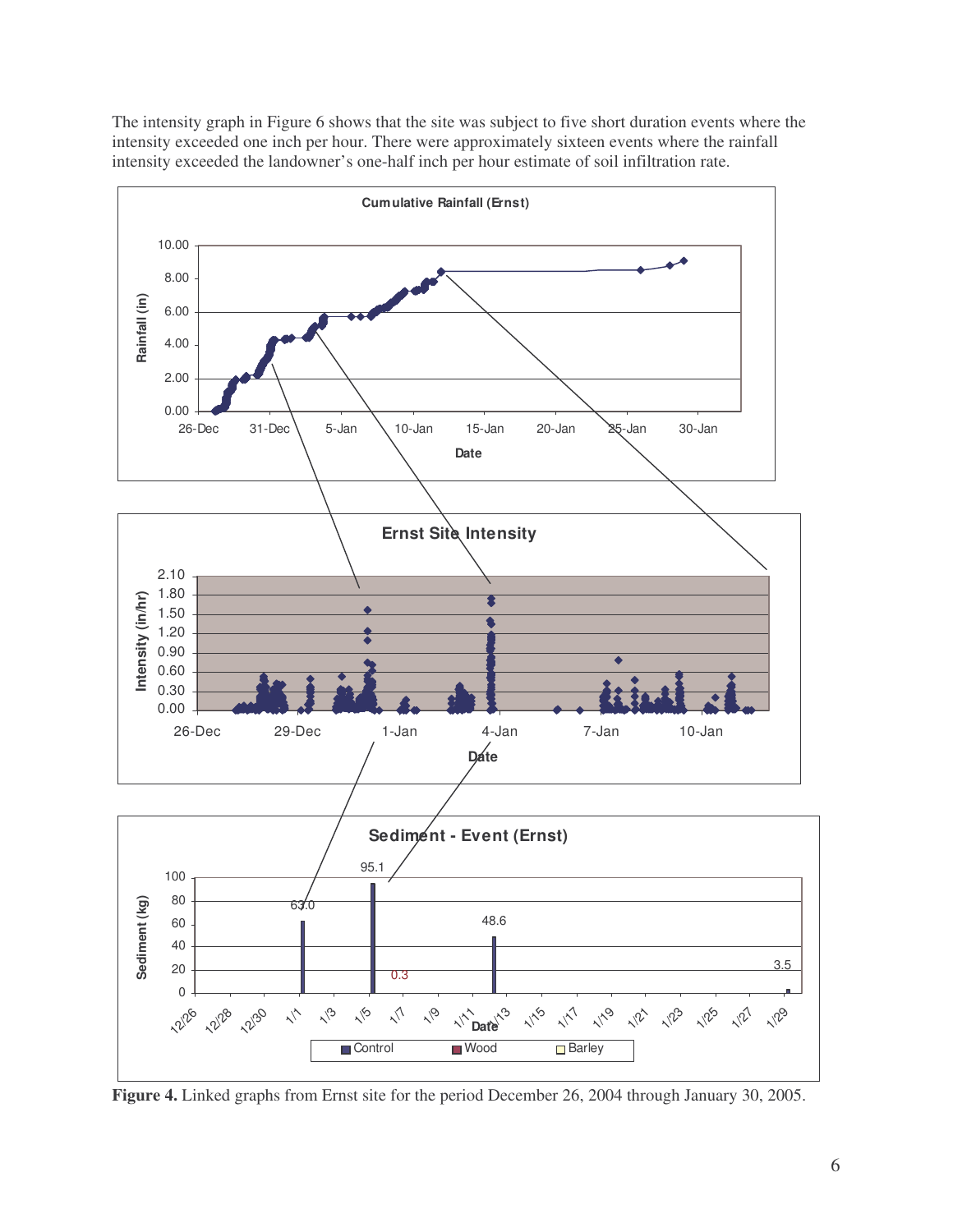The first series of storms that occurred after installing the plots clearly shows the relationship between rain intensity and erosion rate. The landowner collected sediment at the first day after each storm when he could get to the site. The first rain event on December 28-29 had a peak intensity of approximately 0.6 in/hr and did not produce runoff from any of the plots. However, the December 30-31 event with peak intensity of over 1.5 in/hr produced runoff from the bare soil plot. A total of 63kg (139 lb) (dry weight) of sediment was removed from the bare soil plot and none was recovered from the straw or wood-strand plots.

A larger rainfall event on January 3-4 resulted in 95kg (209 lb) of additional sediment from the bare soil plot, 0.3 kg (10 ounces) of sediment from the wood-strand plot and still no sediment from the straw plot. As can be seen from the figure, additional runoff and sediment occurred on the bare soil plot at each major event, but no additional sediment was delivered from either the straw or wood-strand plots.



**Figure 5.** Cumulative sediment for treatments at Ernst site.

After a number of large storms in January 2005, the remaining winter rains were relatively light. The graph above shows the cumulative sediment over the winter 2004/2005 field trials at the Ernst site. As of March 31, the cumulative amount for bare soil plot was 243kg; the wood-strand plot was 0.3kg and 0.0kg for barley straw plot. No rainfall occurred from March 31, 2005 through October 31, 2005. The graph is presented on a log scale since the treated plots produced less than one-percent of the sediment that was captured from the bare soil control plot.



**Figure 6.** Measured soil cover for wood-strand mulch and barley straw mulch.

As noted earlier, the target application rate for barley straw was 90 percent and for wood-strands was 70 percent. Measurements of mulch coverage were taken monthly using a point-intercept grid on a clear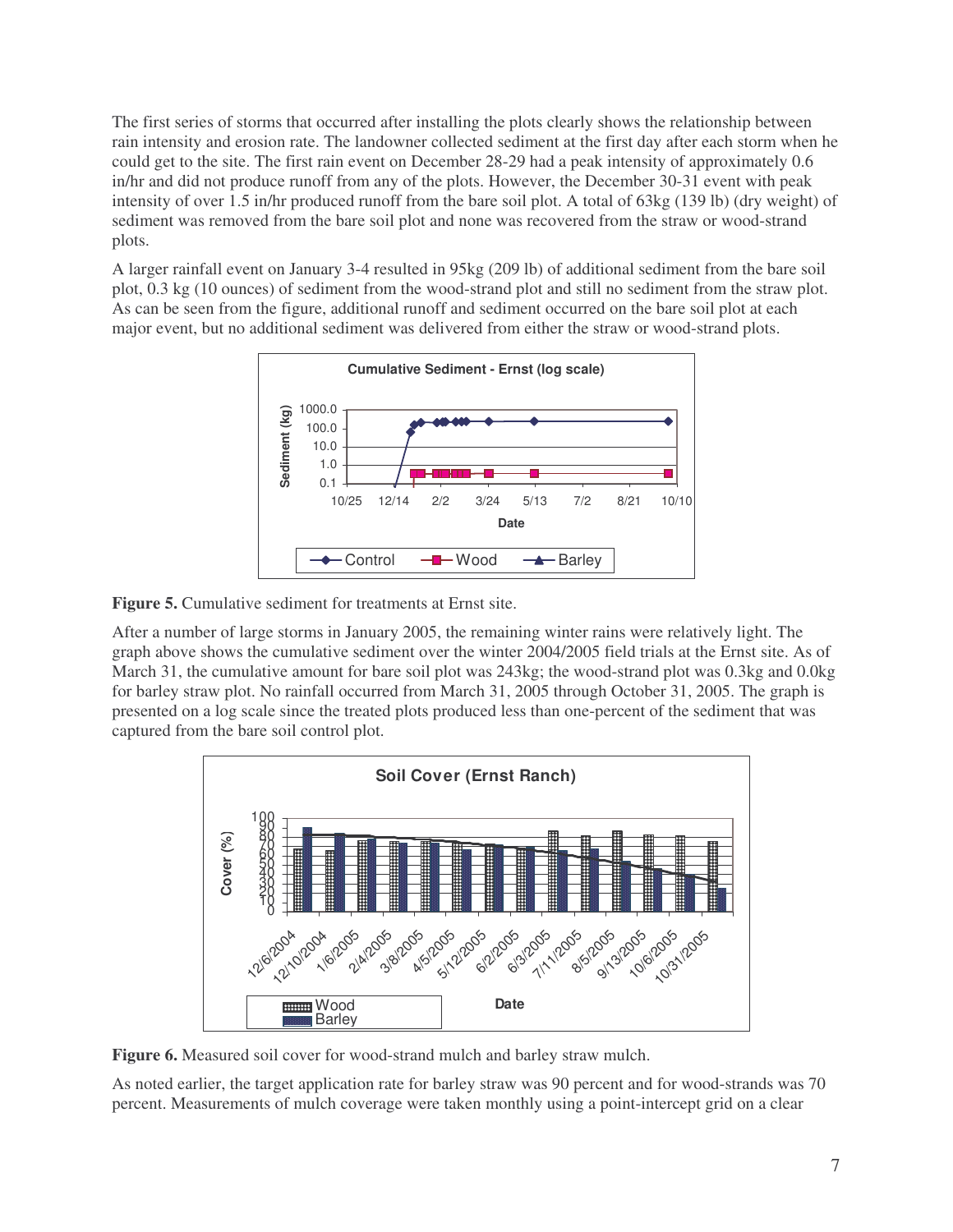acrylic sheet. The square grid had 64 points spaced 40 mm apart. The grid was placed at a minimum of eight semi-random locations on the upper, middle, and lower sections of the plot. Points directly above functional mulch pieces were considered "hits." Total hits as a percentage of total points were used to determine the percent cover.

Over the eleven months from December 6, 2005 through the most recent observations, the wood-strand cover continued to be at the applied rate with no apparent loss of ground cover. Variation from observation-to-observation is visible in Figure 6; however, the cover differences are not significant. The cover for barley straw has declined from an initial 90 percent in December 2004 to a November 2005 cover of approximately 25 percent. By observation, the initial reduction in straw cover was due to loss of leaf area as the leafy components decayed. The current straw mulch cover is primarily associated with fragments of stalk material.

We can suggest a decay equation for the barley straw plot based on 13 observations to-date. The regression equation for soil cover in the barley straw plot is

| Cover = $-0.2658t^2 + 0.0513t + 83.258$          | (equation 1) |
|--------------------------------------------------|--------------|
| Cover Remaining = $-0.004t^2 - 0.0073t + 0.9139$ | (equation 2) |

Where

Cover -- percent of the soil surface covered by functional material

Cover Remaining – normalized cover as a percentage of the initial soil cover

t -- time since application in months

The  $R^2$  of this equation on our data is 0.91

The Ernst site near Paso Robles, California received nearly 12 inches of rainfall during the 2004-2005 winter season. Rainfall included approximately sixteen events where the intensity exceeded infiltration, and six events where the intensity exceeded 1.5 inches per hour. More than 230 kg of sediment eroded from the bare soil control plot, while only 0.3 kg eroded from the wood-strand plot and none eroded from the straw mulch plot. In agronomic terms, the bare plot eroded at a rate of 7.3 tons per acre.

Both erosion control materials performed flawlessly during the first three months, and reduced sediment by more than 99 percent compared to the bare soil plot. During the first three months after application, there was no difference in performance between wood-strand mulch and barley straw mulch when applied at the tested rates of 70 percent cover for the wood-strands and 90 percent cover for the barley straw.



**Figure 7:** Ernst site on January 3, 2005 with wood-strand plot on the left, bare soil in the center, and barley straw plot on the right. As of this date, neither of the treated plots showed any signs of rill erosion while the bare soil plot is heavily eroded.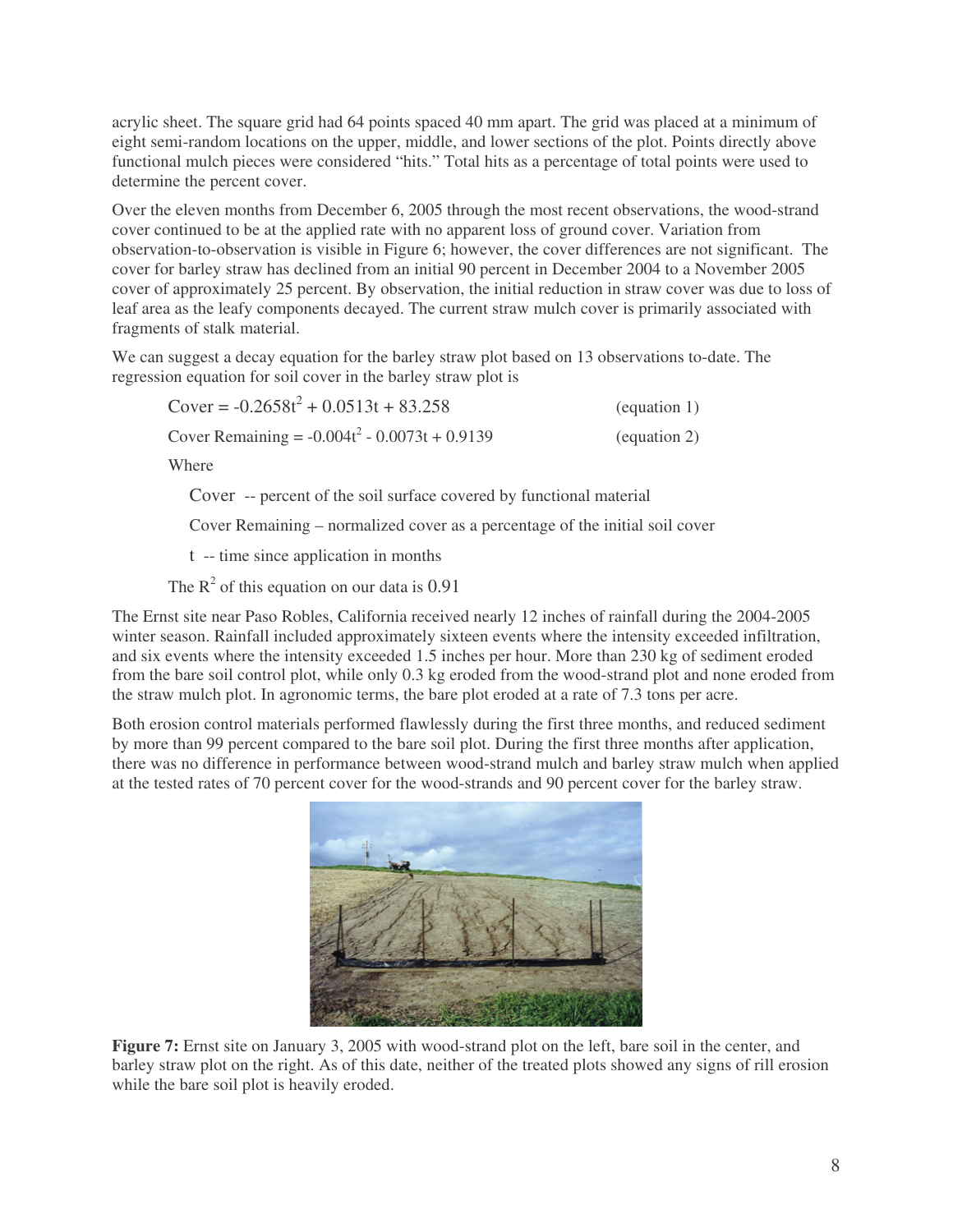During the dry summer months, the barley straw cover decayed to a current (November 1, 2005) cover of less than 25 percent, with many large bare patches. The wood-strand cover has neither decayed nor moved, thus the current cover is statistically equal to the initial cover. We expect the wood-strand plot to continue to control erosion through the second winter, while the barley straw plot should have little effect.

### **Pack Forest Results**

The Pack Forest trial was installed on March 31, 2005, thus missed the winter rain season. The experimental design enabled us to test two soil cover rates for the wood-strand material. Most erosion control best management practice prescriptions (BMP) strive for at least 90 percent sediment reduction. If the wood-strand treatment could achieve at least 90% sediment reduction, then contractors and land managers could potentially save money and labor by applying wood strands at a relatively low rate. We expected that the 70% soil cover rate would control sediment at 98-99 percent reduction. We wanted to determine if 50% soil cover would reduce sediment by at least 90 percent as we had observed in the laboratory research.

The research forest experienced a very typical spring and summer rain pattern with almost daily rain from the beginning of the study through June, then periodic summer storms. The site was subject to nine events where the peak rainfall intensity exceeded one inch per hour, and two events where the peak intensity exceeded four inches per hour, albeit for a very short time. Since sediment data was collected monthly, we do not have separate data for individual large events at this site.





**Figure 8.** Cumulative rainfall and intensity data for the Pack Forest site from March 31 through October 6, 2005.

Sediment production from the plots has been very similar to our results from the laboratory rainfall simulator studies. Agricultural straw applied at 90% soil cover (BMP rate) resulted in 98 - 99 percent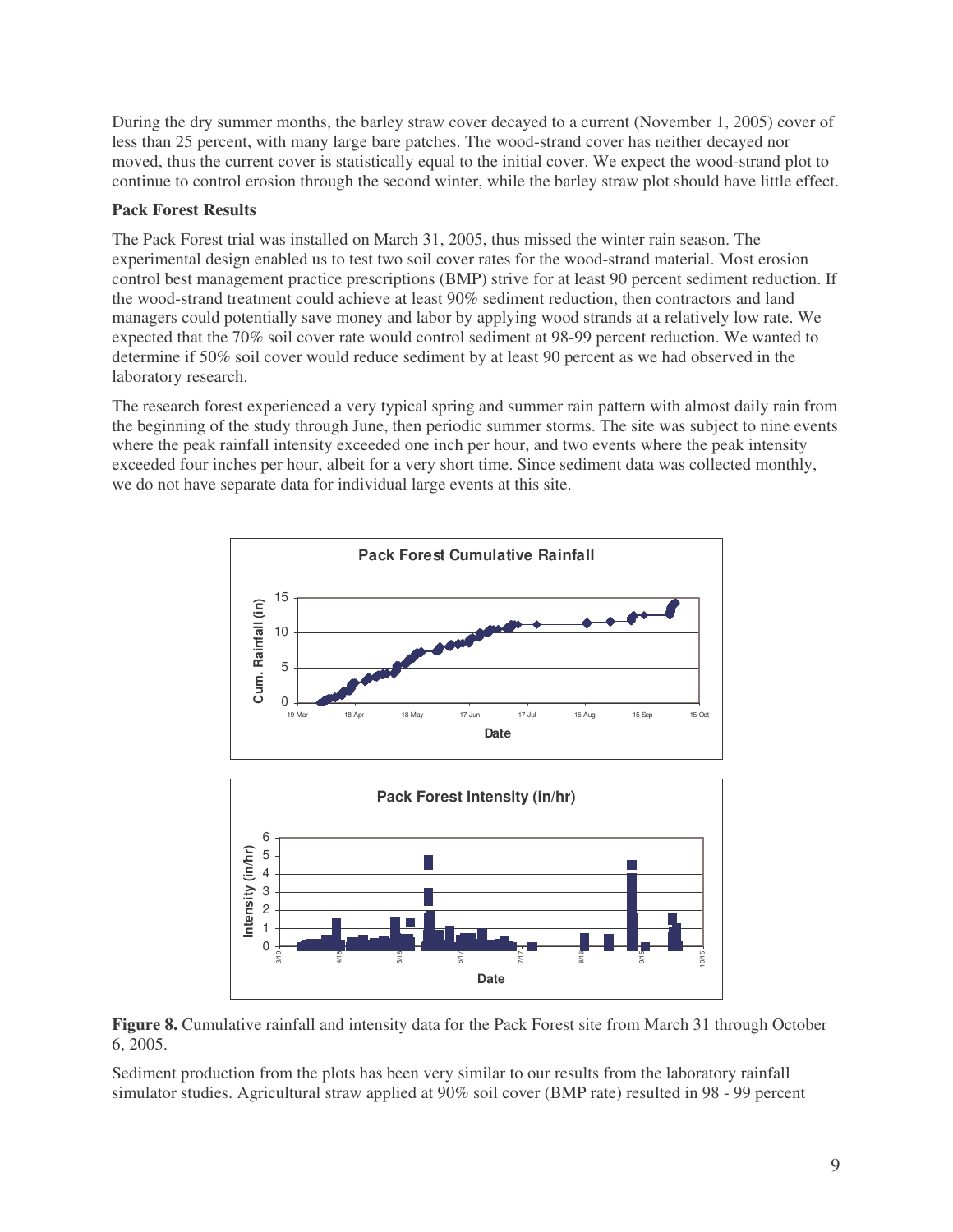reduction in sediment during the first six months after application. Wood-strand mulch applied at an initial cover of 75% (inadvertently somewhat higher than our target) also resulted in 98 - 99 percent reduction in sediment during the first six months after application. The low-rate wood-strand plot was initially applied at a rate of 50 percent, and has resulted in a 95 percent reduction in sediment during the first six months after application. These results are exactly in line with our laboratory results (Foltz and Dooley 2003; Yanosek, Foltz et al. (in press)).



**Figure 9.** Cumulative sediment production from Pack Forest treatments.

Loss of soil cover through material decay, wind or other factors is also progressing as expected at the Pack Forest site. Neither of the wood-strand treatments has varied significantly from the initial application rate. The agricultural straw cover is trending downward on an almost identical curve to that observed at the Ernst Ranch site, even though the climates are considerably different. Over six months, the straw cover has reduced from an initial 90 percent to a current 60 percent, still enough to provide effective erosion control. However, we expect the loss of cover to accelerate during the next six months. We are not yet able to derive a decay curve for any of the Pack Forest treatments.



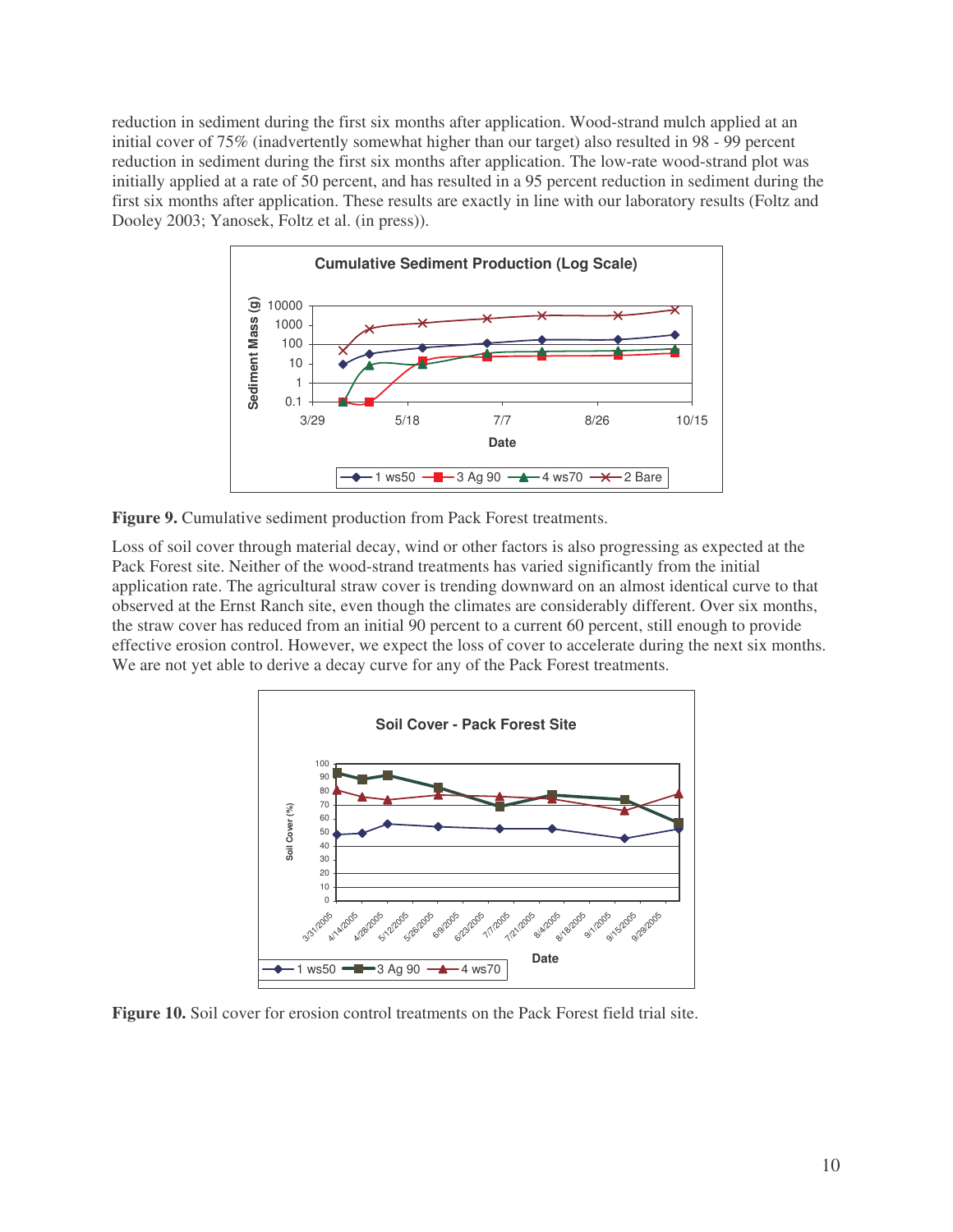#### **Conclusions Across Sites**

Our field tests sought to achieve two objectives. The first was to determine the amount of sediment reduction for wood-strand material as compared to agricultural straw when both were applied at recommended rates. The second was to assess the performance life of wood-strand material as compared to agricultural straw.

We can evaluate the degree of sediment reduction for each observed time period, and the cumulative reduction through the duration of each field study. Summary tables below show the data for the Ernst and Pack Forest field study sites.

**Table 2** Ernst Site sediment reduction results for agricultural straw (AG), wood-strands (WS) and bare soil control (Bare) plots.

| <b>Percent Reduction</b> |       |                                         |                             |  |       |      |             |
|--------------------------|-------|-----------------------------------------|-----------------------------|--|-------|------|-------------|
| Ernst Site               |       |                                         |                             |  |       |      |             |
|                          |       | This Time Period Sediment Reduction (%) | Cumulative<br>Reduction (%) |  |       |      |             |
| Plot / Date              | Ag 90 | ws70                                    | <b>Bare</b>                 |  | Ag 90 | ws70 | <b>Bare</b> |
| 12/6/2004                | 100   | 100                                     | $\Omega$                    |  | 100   | 100  | 0           |
| 1/1/2005                 | 100   | 100                                     | 0                           |  | 100   | 100  | 0           |
| 1/5/2005                 | 100   | 99.6                                    | O                           |  | 100   | 99.8 | 0           |
| 1/12/2005                | 100   | 100                                     | 0                           |  | 100   | 99.8 | 0           |
| 1/29/2005                | 100   | 100                                     | O                           |  | 100   | 99.8 | 0           |
| 2/4/2005                 | 100   | 100                                     | O                           |  | 100   | 99.8 | 0           |
| 2/7/2005                 | 100   | 100                                     | O                           |  | 100   | 99.9 | 0           |
| 2/18/2005                | 100   | 100                                     | O                           |  | 100   | 99.9 | 0           |
| 2/24/2005                | 100   | 100                                     | O                           |  | 100   | 99.9 | 0           |
| 3/1/2005                 | 100   | 100                                     | O                           |  | 100   | 99.9 | 0           |
| 3/25/2005                | 100   | 100                                     | 0                           |  | 100   | 99.9 | 0           |

**Table 3.** Pack Forest Site sediment reduction results for agricultural straw (AG), wood-strands at 50% cover (WS50), wood-strands at 70% cover (WS70) and bare soil control (Bare) plots.

| <b>Percent Reduction</b>                |      |       |       |             |  |                          |       |      |             |
|-----------------------------------------|------|-------|-------|-------------|--|--------------------------|-------|------|-------------|
| <b>Pack Forest Site</b>                 |      |       |       |             |  |                          |       |      |             |
| This Time Period Sediment Reduction (%) |      |       |       |             |  | Cumulative Reduction (%) |       |      |             |
| Plot / Date                             | ws50 | Ag 90 | ws70  | <b>Bare</b> |  | ws50                     | Ag 90 | ws70 | <b>Bare</b> |
| 4/14/2005                               | 80.9 | 100.0 | 100.0 | 0           |  | 81                       | 100   | 100  |             |
| 4/28/2005                               | 96.1 | 100.0 | 98.6  | 0           |  | 95                       | 100   | 99   |             |
| 5/26/2005                               | 94.9 | 98.0  | 99.8  | 0           |  | 95                       | 99    | 99   | $\Omega$    |
| 6/29/2005                               | 94.4 | 99.0  | 97.2  | 0           |  | 95                       | 99    | 98   | $\Omega$    |
| 7/28/2005                               | 94.0 | 99.7  | 99.1  | 0           |  | 95                       | 99    | 99   |             |
| 9/6/2005                                | 79.2 | 94.2  | 88.8  | 0           |  | 94                       | 99    | 98   | $\Omega$    |
| 10/6/2005                               | 95.6 | 99.7  | 99.6  | 0           |  | 95                       | 99    | 99   | $\Omega$    |

We conclude that our hypothesis is true where we tested whether wood-strand mulch applied at approximately 70% soil cover was functionally equivalent when compared to agricultural straw applied at the BMP rate of 90% soil cover.

We conclude that wood-strand mulch of the type used in these field trials did not decay nor otherwise lose its soil cover performance during the field study period of 11 months in California and six months in western Washington.